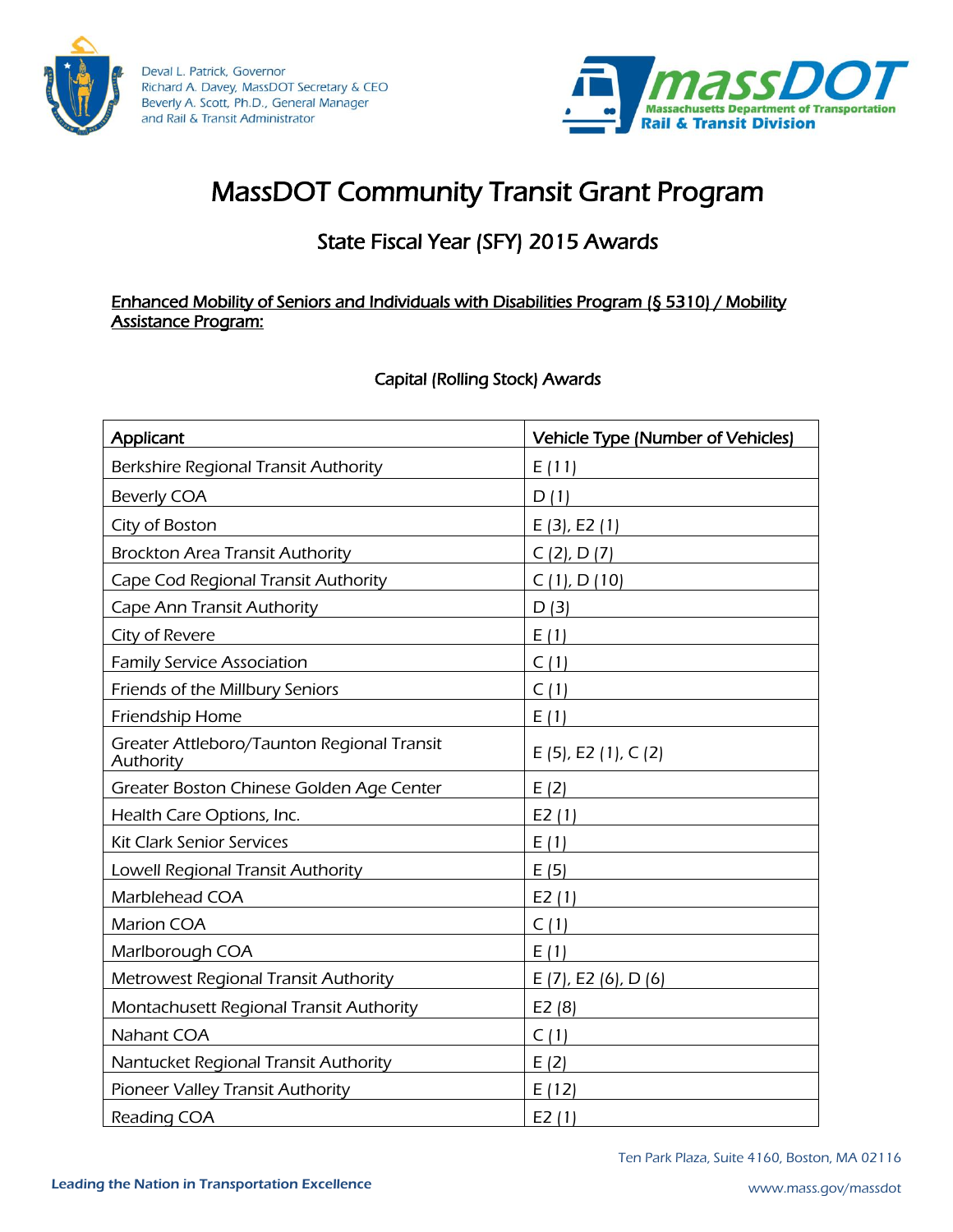| Salem Council on Aging                  | E (1)              |
|-----------------------------------------|--------------------|
| <b>SCM Community Transportation</b>     | $E(4)$ , E2 $(2)$  |
| Somerville COA                          | E2 (1)             |
| South Shore Community Action Council    | E <sub>2</sub> (7) |
| Southeastern Regional Transit Authority | E2 (5), $D(2)$     |
| Worcester Regional Transit Authority    | $E(5)$ , E2 $(11)$ |

## Capital (Non-Rolling Stock) and Operating Awards

| Applicant                                                                        | <b>Project Description</b>                                                                                                                                                                        | FY15 Award |
|----------------------------------------------------------------------------------|---------------------------------------------------------------------------------------------------------------------------------------------------------------------------------------------------|------------|
| <b>Mystic Valley Elder</b><br>Services                                           | This will fund continued development and expansion<br>of the Trip Metro North Program and the dial-a-<br>ride/transportation counseling center.                                                   | \$80,000   |
| Greater Lynn<br>Senior Services                                                  | This will fund Travel Counselors and Healthy Living<br>Falls Prevention resources to develop "Falls-Safe"<br>transportation action plans for at-risk consumers.                                   | \$76,220   |
| Greater Attleboro-<br><b>Taunton Regional</b><br><b>Transit Authority</b>        | This will fund an additional stop for GATRA's current<br>Boston Hospital bus route and increase service to the<br>new dialysis center operating in the Town of<br>Weymouth.                       | \$20,687   |
| <b>Greater Attleboro-</b><br><b>Taunton Regional</b><br><b>Transit Authority</b> | This will fund Med Wheels, which allows seniors and<br>people living with disabilities to access the necessary<br>health care services not available locally.                                     | \$67,500   |
| Lowell Regional<br><b>Transit Authority</b>                                      | This will fund CrossTown Connect, a Transportation<br>Management Association serving seven communities<br>(Acton, Boxborough, Concord, Littleton, Maynard,<br>Stow and Westford).                 | \$75,000   |
| South Shore<br><b>Community Action</b><br>Council                                | This will fund SSCAC's existing door-to-door demand<br>response paratransit service in greater Plymouth,<br>Middleboro, Marshfield, and Attleboro/Taunton areas.                                  | \$249,868  |
| Friends of<br>Shrewsbury Senior<br>Center                                        | This will fund additional service hours to eligible<br>Shrewsbury residents traveling to the towns of<br>Westboro and Northboro.                                                                  | \$15,000   |
| Friends of the<br><b>Millbury Seniors</b>                                        | This will fund additional service hours to eligible<br>residents for transportation services in the Town of<br>Millbury.                                                                          | \$8,025    |
| Worcester<br>Regional Transit<br>Authority                                       | This will fund additional transportation options to<br>eligible residents of Holden during underserved times<br>of the day.                                                                       | \$19,500   |
| Worcester<br>Regional Transit<br>Authority                                       | This will fund ReadyBus, an on-demand service in the<br>rural southwest region of Worcester County geared<br>toward getting people with disabilities and elders to<br>work in nearby communities. | \$33,500   |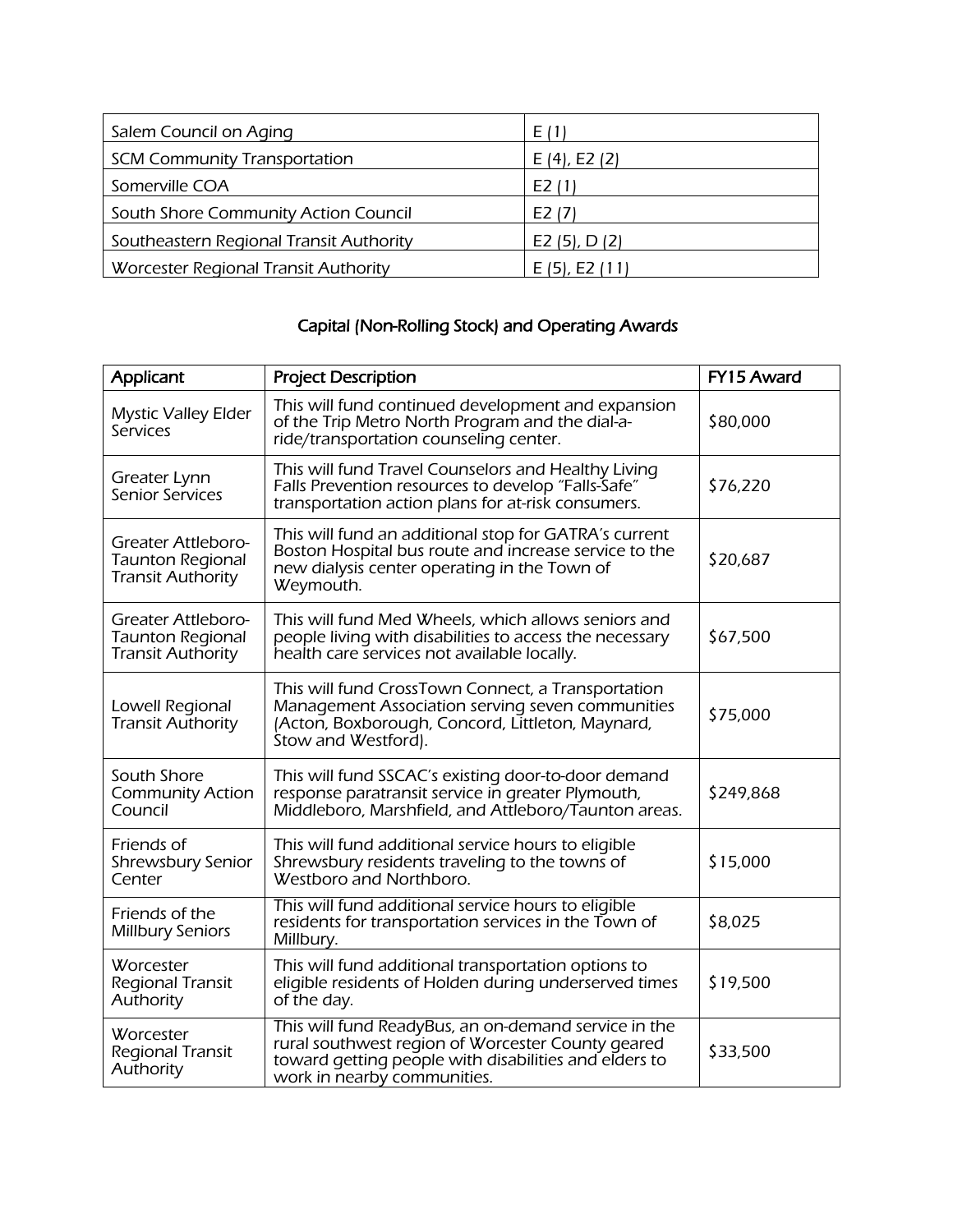| Worcester<br>Regional Transit<br>Authority | This will fund continuation of midday paratransit<br>service from 21 rural communities to Worcester,<br>currently underserved by fixed-route service.                                | \$18,935 |
|--------------------------------------------|--------------------------------------------------------------------------------------------------------------------------------------------------------------------------------------|----------|
| <b>BerkshireRIDES</b>                      | This will fund the Community Vanpool Program, which<br>provides affordable transportation to area agencies<br>and increases access to employment-related programs<br>and facilities. | \$25,622 |

### Rural Intercity Transit (§ 5311(f))

| Applicant                                | <b>Project Description</b>                                                                                        | Award     |
|------------------------------------------|-------------------------------------------------------------------------------------------------------------------|-----------|
| Plymouth &<br>Brockton Street<br>Railway | This will fund daily round-trip service between Hyannis<br>and Provincetown.                                      | \$271,731 |
| Peter Pan Bus<br>Lines                   | This will fund the replacement of obsolete or<br>inoperable wheelchair lifts.                                     | \$190,000 |
| <b>DATTCO</b>                            | This will fund the procurement of a stand up<br>transmission jack to assist in the repair of Bus Plus<br>coaches. | \$5,440   |
| <b>DATTCO</b>                            | This will fund the procurement of lifts to service Bus<br>Plus coaches in their fleet.                            | \$36,800  |

#### Bus Plus

| Applicant | New Service                                                                                                                                                                                                                                                          | Award   |
|-----------|----------------------------------------------------------------------------------------------------------------------------------------------------------------------------------------------------------------------------------------------------------------------|---------|
| Peter Pan | This will fund a second commuter round trip on the Worcester-<br>Framingham-Boston route (currently one round trip per day).<br>Service will operate Monday - Friday, and include Boston stops at<br>Copley Square, Park Square, the State House, and South Station. | 2 Buses |
| Peter Pan | This will fund the reestablishment of a former route operated by<br>Peter Pan. The route will serve Haverhill, Lawrence, and<br>Methuen. The route connects to the hub in Worcester. It will<br>operate 7 days per week, one round trip per day.                     | 3 Buses |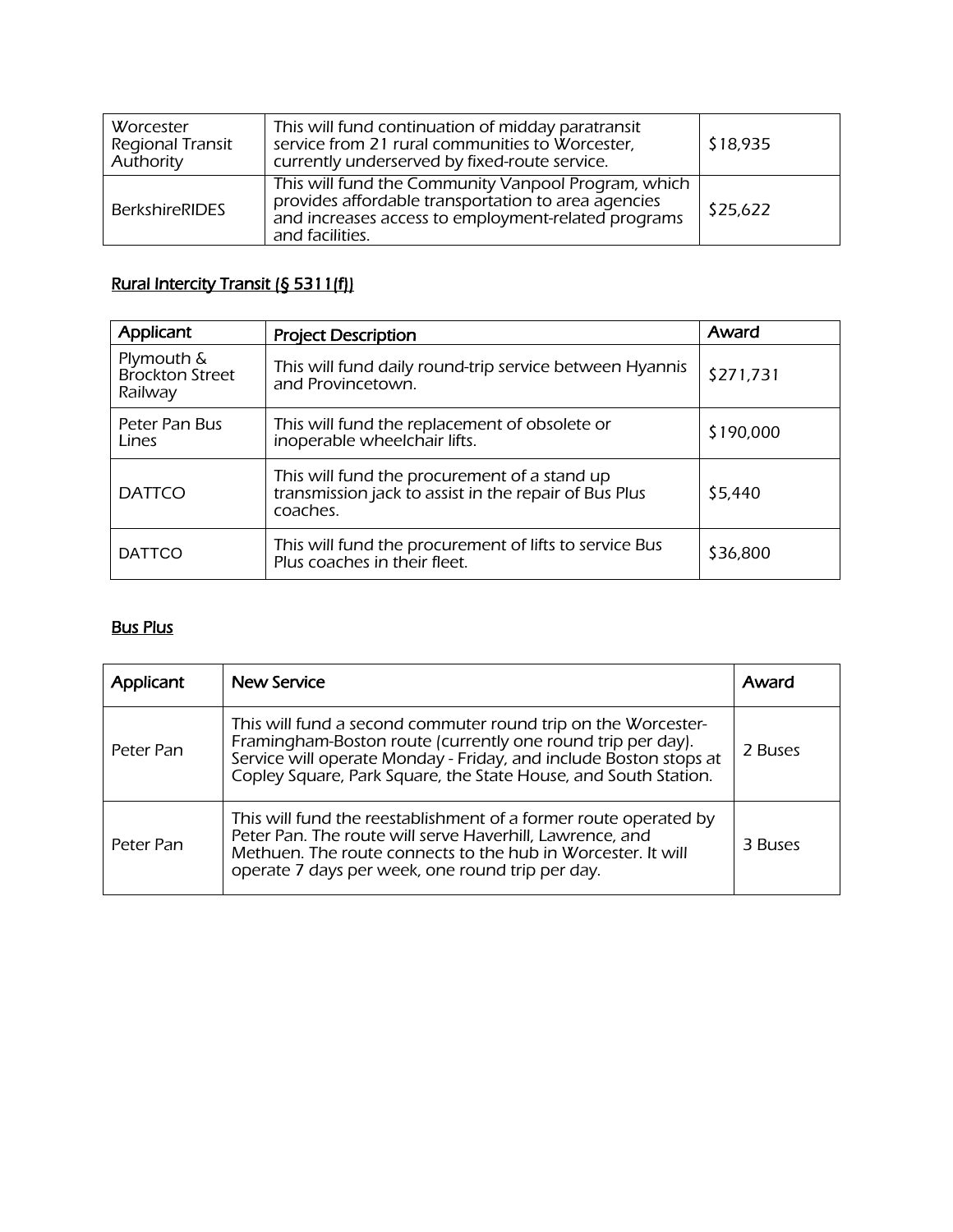#### Bus and Bus Facilities (§ 5339)

| Applicant                                     | <b>Project Description</b>                                                                                                                                                             | Award     |
|-----------------------------------------------|----------------------------------------------------------------------------------------------------------------------------------------------------------------------------------------|-----------|
| Lowell Regional<br><b>Transit Authority</b>   | This will fund fully outfitting the LRTA's 20 vehicle fleet with<br>state-of-the-art security systems.                                                                                 | \$120,000 |
| Lowell Regional<br><b>Transit Authority</b>   | This will fund Mobile Data Computers and GPS tracking<br>capabilities for the LRTA fleet.                                                                                              | \$159,285 |
| Lowell Regional<br><b>Transit Authority</b>   | This will fund the procurement of one 4-passenger accessible<br>minivan for expanded paratransit service within the<br>community of Carlisle.                                          | \$52,000  |
| 128 West<br>Transportation<br>Council         | This will fund 6 Freightliner Mini Buses for the Alewife Shuttle<br>System, allowing them to offer more frequent departures<br>from Alewife Station and reduced passenger travel time. | \$460,800 |
| Montachusett<br>Regional Transit<br>Authority | This will fund the replacement of two minibuses, which are<br>far beyond their useful lives.                                                                                           | \$150,000 |
| Southeastern<br>Regional Transit<br>Authority | This will fund completing a fire suppression system,<br>upgrading the security gates, and sealing the parking lot of<br>the Potomska Street maintenance facility.                      | \$375,000 |

#### Title VI Notice to Public

#### Translation

- English: If this information is needed in another language, please contact the MassDOT Title VI Specialist at 857-368-8580.
- Portuguese: Caso esta informação seja necessária em outro idioma, favor contar o Especialista em Título VI do MassDOT pelo telefone 857-368-8580.
- Spanish: Si necesita esta información en otro idioma, por favor contacte al especialista de MassDOT del Título VI al 857-368-8580.

#### Chinese Simplified: (mainland & Singapore):

如果需要使用其它语言了解信息,请联系马萨诸塞州交通部(MassDOT)《民权法 案》第六章专员,电话857-368-8580。

#### Chinese Traditional: (Hong Kong & Taiwan):

如果需要使用其它語言了解信息,請聯繫馬薩諸塞州交通部(MassDOT)《民權法 案》第六章專員,電話857-368-8580。

- Russian: Если Вам необходима данная информация на любом другом языке, пожалуйста, свяжитесь со cпециалистом по Титулу VI Департамента Транспорта штата Массачусетс (MassDOT) по тел: 857-368-8580.
- Haitian Creole: Si yon moun vle genyen enfòmasyon sa yo nan yon lòt lang, tanpri kontakte Espesyalis MassDOT Title VI la nan nimewo 857-368-8580.
- Vietnamese: Nếu quý vị cần thông tin này bằng tiếng khác, vui lòng liên hệ Chuyên viên Luật VI của MassDOT theo số điện thoại 857-368-8580.